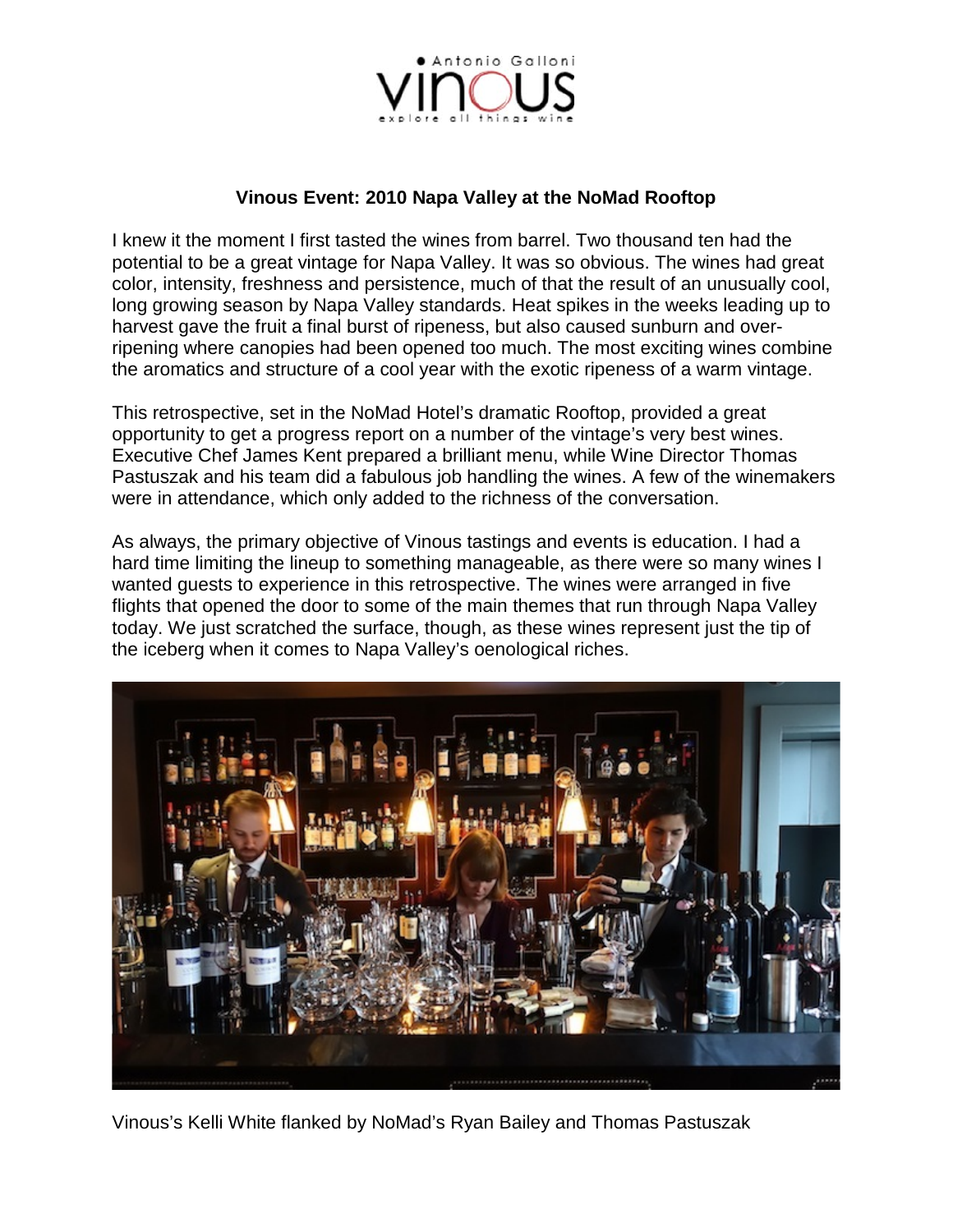The bottles were opened starting around 5:00pm. I personally tasted nearly every bottle. Because of the inherent structure of the vintage, most of the wines were double decanted, which means on average they got between three to five hours of air. Two exceptions were the Blankiet and Kapcsándy, which were so beautiful and finessed out of the bottle that I was afraid to disturb them. Those two wines were simply opened and allowed to breathe. Each flight was served ahead of food, so the wines could be tasted both alone and with the cuisine.

We served magnums of Aubert's 2005 Chardonnay Lauren with the hors d'oeuvres as guests settled in and explored the stunning room and rooftop terrace at the NoMad Hotel. The 2005 Lauren is still in great shape, but on this night, from the big bottle, it was truly spectacular.

What follows are brief impressions of the wines. My full tasting notes describe the wines over the time I was able to follow them, which means before service, during dinner, and, in many cases, into the next day, as opposed to just how the wines showed during dinner itself.

#### **Where do you start with wines like this?**

**Flight One** focused on three reference-point wines from **Yountville**, each stunning in its own right. Blankiet's Proprietary Red was all finesse, 2010 Kapcsándy's Cabernet Sauvignon Grand Vin State Lane Vineyard showed tremendous depth and refinement, while the 2010 Dominus may in time turn out to be one of the handful of the very finest wines of the year. I can't imagine a better way to start the evening.

**Flight Two: Stags Leap and a Bit of Mystery**, was magnificent. First, the 2010 Hillside Select was off the charts. It remains one of my very favorite wines in this style. The 2010 is ripe and voluptuous, but also possesses superb energy. It was also fabulous with the foie gras, with a touch of sweetness that balanced the dish perfectly. What a match. The benchmarks of Napa Valley are well known, but I also wanted to show a wine most people had not heard of, much less tasted. MacDonald's 2010 Cabernet Sauvignon, from the fabled To-Kalon vineyard, was utterly magnificent. I think I heard more than one swoon in the dining room. What a great showing.

One of the signatures of 2010 is the interplay of structure from the cool year and ripeness from the late season heat spikes. Those qualities came through loud and clear in the three wines in our:

**Flight Three: Valley Floor & Benchland** flight; the Corison Kronos, Spottswoode and Larkmead Solari were all especially open and radiant on this night, with the Spottswoode the most exotically ripe of the three. Spottswoode is a warm site in St. Helena, so I was not totally surprised by how that wine showed, but I did not expect the Corison Kronos to be so open. The Larkmead was the most backward of the three and will require the most time, even though I expect it will always be virile and imposing in style.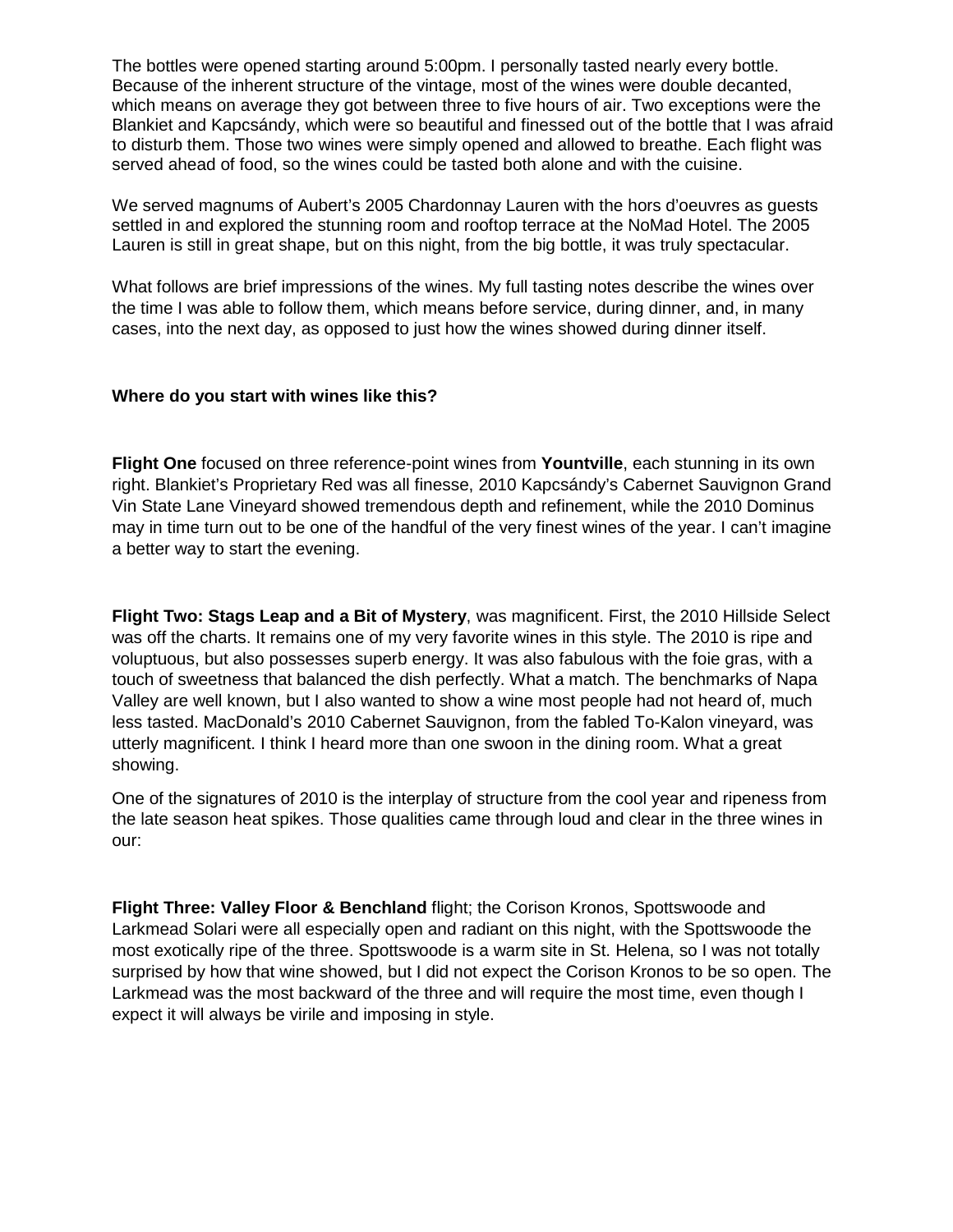

Another theme on this night was the concept of terroir, which is so fundamental in other parts of the world, but, sadly, less understood and discussed when it comes to Napa Valley.

**Flight Four: Eastern Hills**, we wanted to explore the similarities and differences of three wines that almost certainly originated from the same geological formation, starting with Ann Colgin and Joe Wender's IX Estate, on Pritchard Hill, the Dalla Valle, which essentially sits mid-slope on the eastern edge of Oakville and then down to BOND's St. Eden, which lies on a gently undulating slope just across the Silverado Trail. The IX Estate was the most exotic and sweet of these three wines, but once some of the more mineral elements emerged, it was striking. The 2010 Maya was simply stratospheric. There is not too much to add. Sadly, the 2010 St. Eden did not show well. Perhaps it was the magnum format or maybe we caught the wine at an awkward stage, but the 2010 wasn't as expressive as I remembered, and I tasted all three magnums we served.

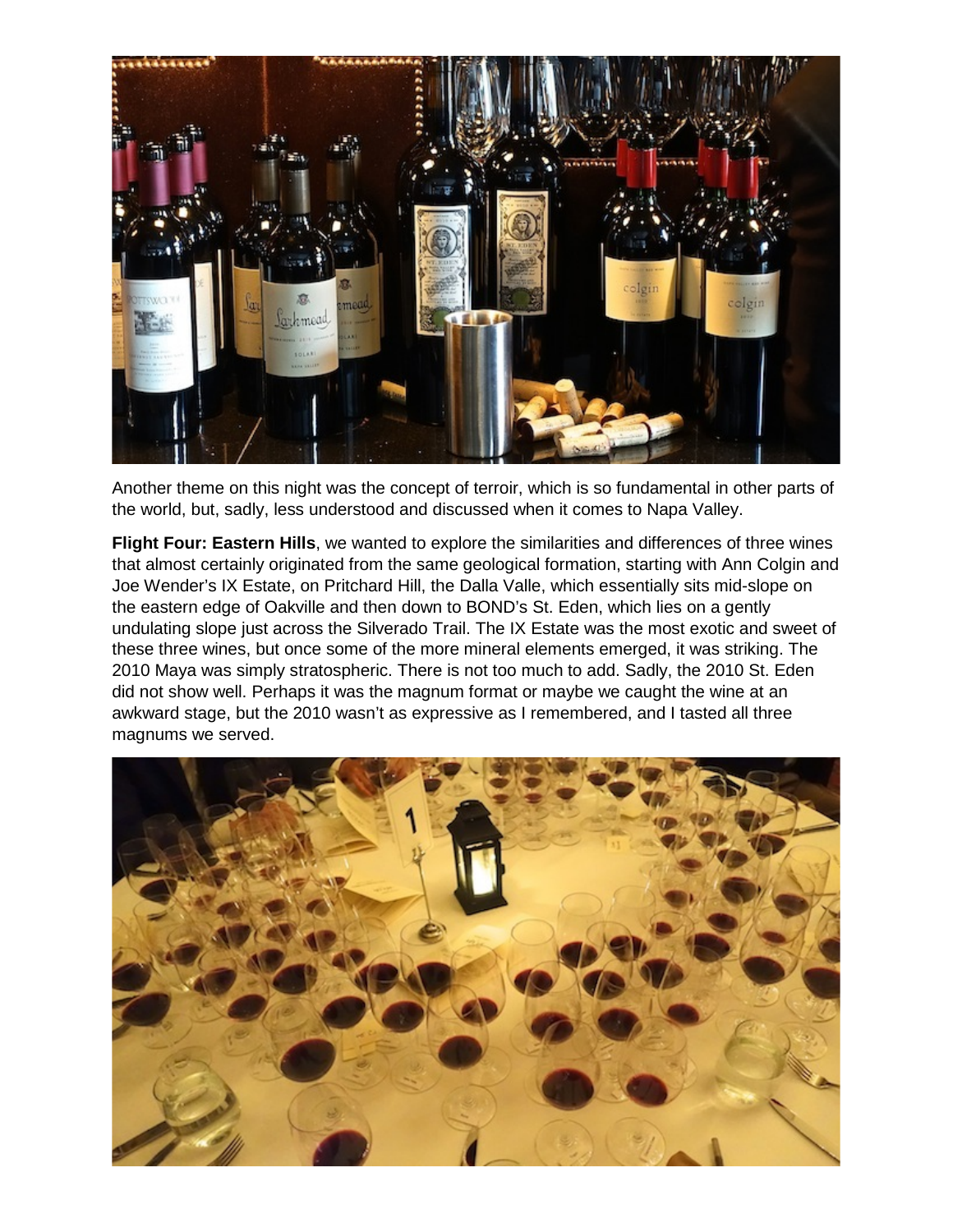**Flight Five** explored the **Western Hills**. Philip Togni's 2010 Cabernet Sauvignon continues to blossom. Of course it remains an infant, but I would be hard pressed to name another 2010 Napa Valley Cabernet Sauvignon that has grown in bottle as much as Togni's 2010 has over the last few years. Diamond Creek's 2010 Cabernet Sauvignon Volcanic Hill was a bit perplexing, as I noted some bottle variation throughout the course of the evening that I don't recall seeing previously in this wine. The best bottles were typical Diamond Creek of the current era, which means a bit more accessible than in the past, but still with plenty of structure. But a few bottles weren't perfectly focused. Chef Kent's beef with quinoa, asparagus and Parmesan was utterly divine.



*Beef Roasted With Quinoa, Asparagus & Parmesan*

**Flight Six: Howell Mountain** brought the evening to a rousing finish. I found the Dunn absolutely stunning, but part of that was no doubt linked to a tasting the night before that featured a series of Dunn Cabernets back to the inaugural 1979 that stimulated the imagination as I wondered what the 2010 might develop into if given sufficient time. Forman's 2010 Cabernet Sauvignon is another of the wines of the vintage. The style is a bit pushed for Forman, but it all works so well. David Abreu's 2010 Thorevilos took things to another level in terms of its pure intensity. While a number of the 2010s can be enjoyed now with some air, the Thorevilos needs at least another handful of years to enter what will likely be a long plateau of maturity.

I had a chance to revisit a few of the wines at the end of the night, which only reaffirmed what a magnificent tasting and dinner this was. Readers lucky enough to own any of these wines are in for a real treat, although the 2010s will undoubtedly take a number of years before they show us their full splendor.

-- Antonio Galloni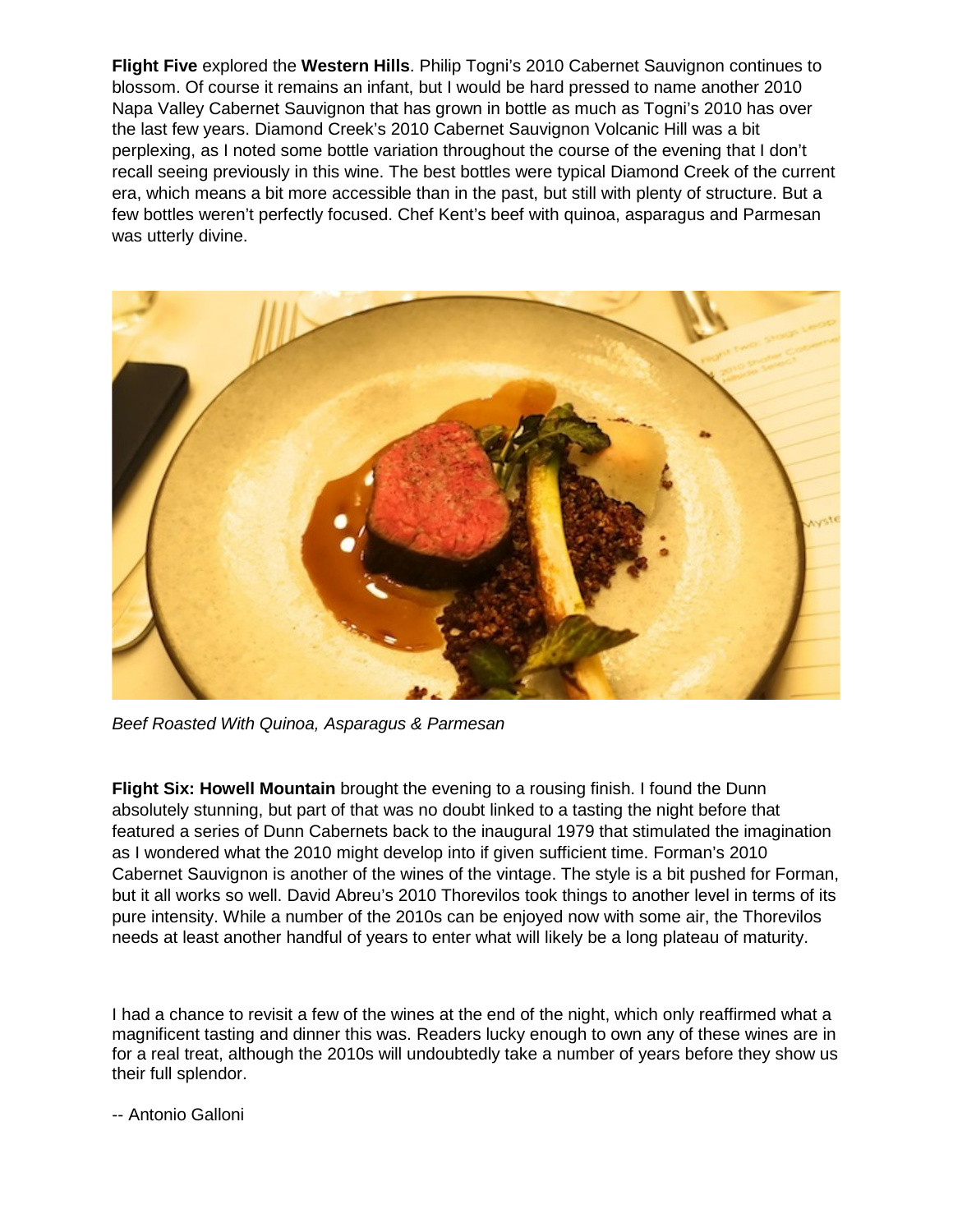### vinous  $98<sub>pts</sub>$

• **Blankiet Estate 2010 Proprietary Red Paradise Hills Vineyard**

**Yountville, Napa Valley**

Red wine from United States

**Drinking window: 2018 - 2030**

- Blankiet's 2010 Proprietary Red is sleek, subtle and beautifully nuanced throughout. The flavors are dark, ripe and intense, yet there are lovely floral, spice and mineral veins running through the fruit that give the wine its sense of sophistication. One of the most understated wines of the night, the 2010 remains very young and in need of further time in bottle to develop the full breadth of its aromas and flavors. Nevertheless, today it is impressive, even if it is the first wine of the night.
- **Antonio Galloni. Tasting date: April 2015**

© 2015 Vinous Media



• **Dominus 2010 Cabernet Sauvignon**

**Yountville, Napa Valley**

Red wine from United States

**Drinking window: 2022 - 2040**

- The 2010 Dominus is one of the unquestioned stars of the evening. While some of the 2010s can be enjoyed young, Dominus is a powerhouse that will require a number of years to soften. It is a bit of a shame the 2010 is served early in this dinner, as it is truly magnificent. Tasted over several hours and into the next day, the 2010 only continued to grow. A wine of baritone-like depth and explosive structure, the Dominus is a long-distance runner. On this night it is dark, imposing and totally vertical in its sense of structure. The firm tannins beg for patience. Today, my impression is that Dominus will be one of the last 2010s to open up.
- **Antonio Galloni. Tasting date: April 2015**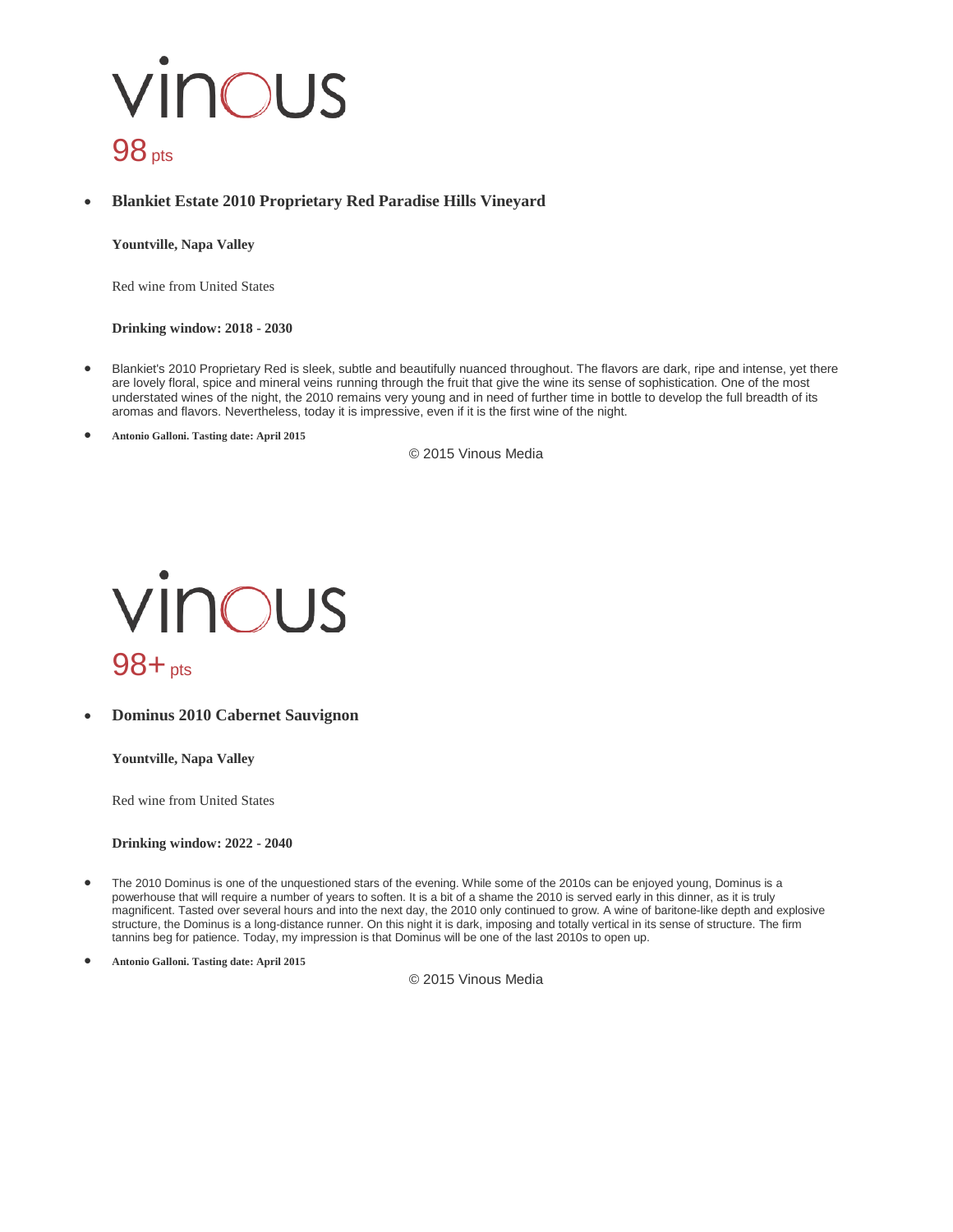## vinous  $99<sub>pts</sub>$

#### • **Kapcsándy Family Winery 2010 Cabernet Sauvignon Grand Vin State Lane Vineyard**

**Yountville, Napa Valley**

Red wine from United States

**Drinking window: 2018 - 2035**

- Kapcsándy's 2010 Cabernet Sauvignon Grand Vin State Lane Vineyard is truly special. Supremely polished and refined, the 2010 is absolutely gorgeous right out of the gate. The 2010 is so beautiful, it is one of the few wines I chose not to decant for this tasting, as I did not want to disturb the fruit. Tasted over several hours, the 2010 just kept getting better and better. I revisited an unfinished bottle the day after the tasting, and it was still magnificent. Perhaps a bit less focused in its aromatics, with air, the 2010 became darker and more voluptuous. Overall, the 2010 Grand Vin stands out for its precision and focus, both qualities that are rare in a vintage that generally produced much more explosive wines.
- **Antonio Galloni. Tasting date: April 2015**

© 2015 Vinous Media



#### • **Shafer Vineyards 2010 Cabernet Sauvignon Hillside Select**

**Stags' Leap, Napa Valley**

Red wine from United States

#### **Drinking window: 2018 - 2035**

- One of the most impressive wines of the night, the 2010 Cabernet Sauvignon Hillside Select is fabulous. Racy, exotic and flashy to the core, the 2010 delivers a classic, full-on Napa Valley experience. If I had to pick one Napa Valley wine that exemplifies modern viticulture and winemaking at its very best, but that remains relatively affordable (by Napa Valley standards), the 2010 Hillside Select would be it. Hard-core classicists might be troubled by the wine's sweetness, but in my view, this is as good as it gets within the genre of voluptuous, opulent Napa Valley Cabernet Sauvignon. I have now served the 2010 at several events and it has never been anything less than magnificent.
- **Antonio Galloni. Tasting date: April 2015**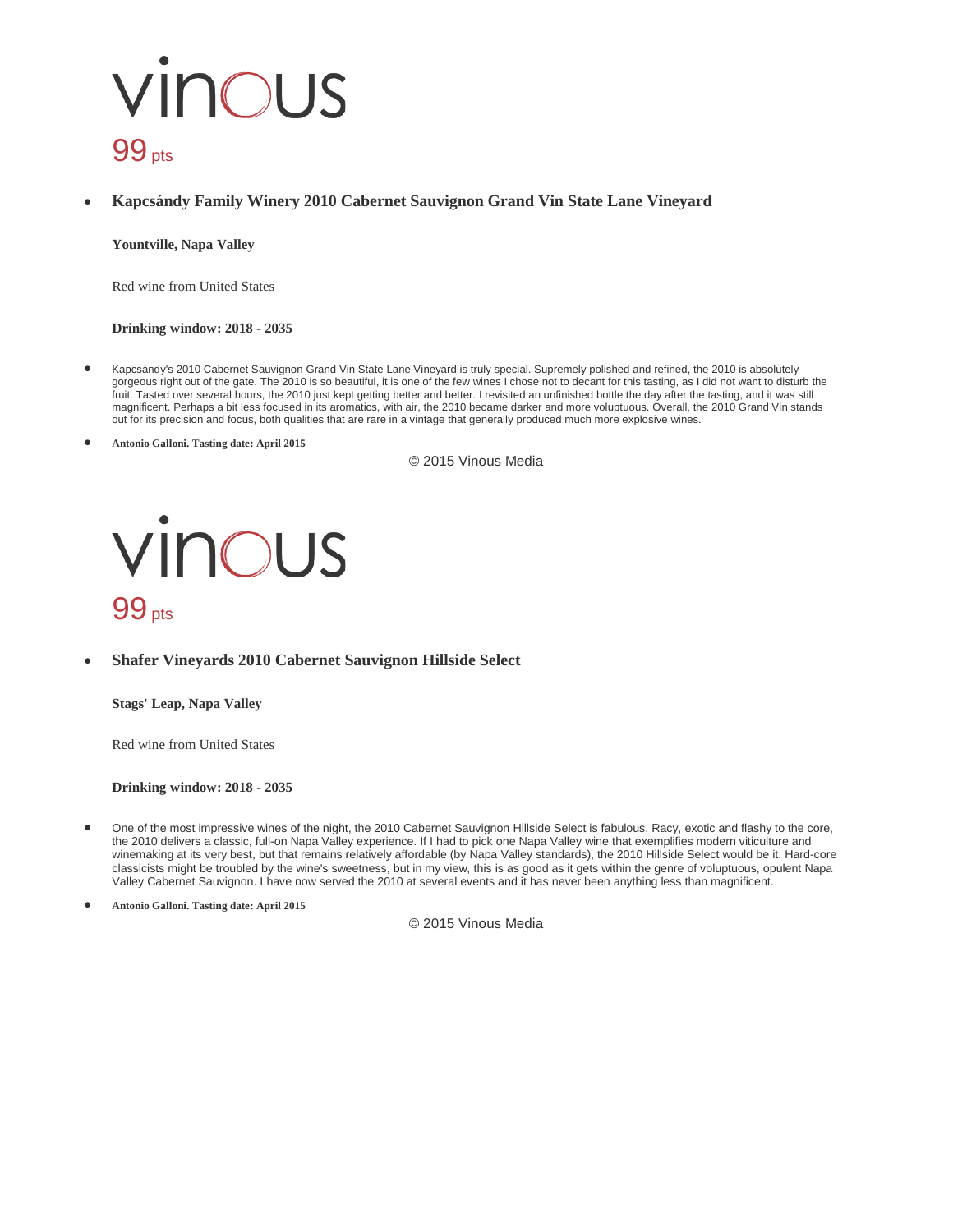# vinous

### 98+pts

• **Abreu 2010 Thorevilos**

**Howell Mountain, Napa Valley**

Red wine from United States

#### **Drinking window: 2018 - 2040**

- David Abreu's 2010 Thorevilos stands apart from all of the other wines in this range for its massive, inky concentration. It is also the last of these wines to be released, which may explain its intense power. A host of graphite, smoke, incense, tobacco, spice and black fruit gradually open up, but the 2010 is a wine for the future. I won't touch another bottle until at least age ten, even though that is almost certainly not going to be enough time to find the wine at its peak of expression.
- **Antonio Galloni. Tasting date: April 2015**

© 2015 Vinous Media



• **Forman 2010 Cabernet Sauvignon**

**Howell Mountain, Napa Valley**

Red wine from United States

**Drinking window: 2018 - 2040**

- Forman's 2010 Cabernet Sauvignon has become much more refined over the last few years. Initially a virtually impenetrable brute, the 2010 now shows gorgeous layers of aromatic nuance that have taken some time to develop. Crushed rose petals, mint, herbs and red stone fruits open up effortlessly in the glass. There is no shortage of depth or tannin, but the 2010 appears to now be headed in the direction of finesse, whereas when it was young it was a real powerhouse. This is a stellar showing from Ric Forman.
- **Antonio Galloni. Tasting date: April 2015**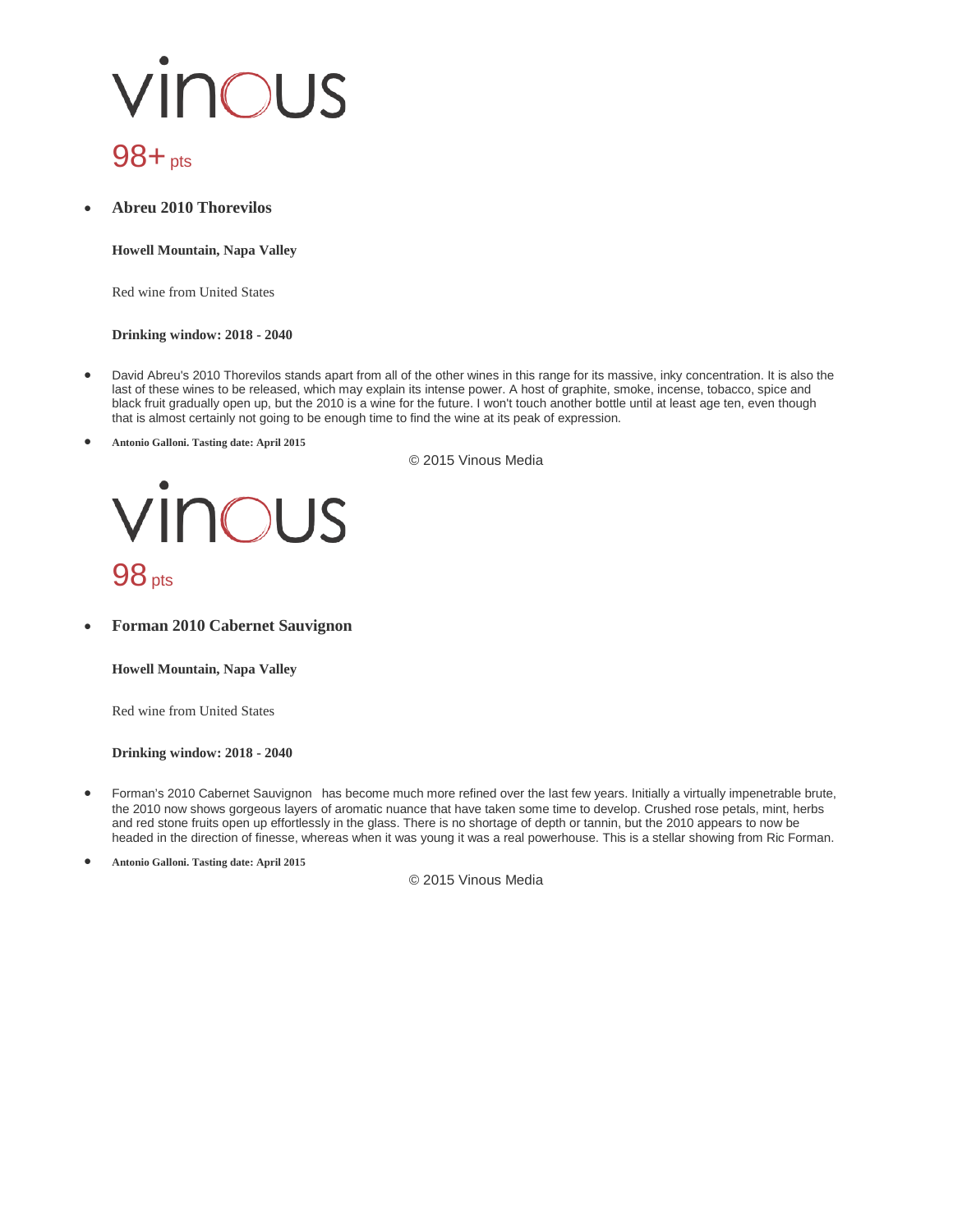### vinous 98+pts

#### • **Dunn Vineyards 2010 Cabernet Sauvignon Howell Mountain**

#### **Howell Mountain, Napa Valley**

Red wine from United States

#### **Drinking window: 2020 - 2040**

- There's not much to say about Randy Dunn's 2010 Cabernet Sauvignon Howell Mountain that I haven't already said or written. A classic Howell Mountain Cabernet, the 2010 hits the palate with scents of graphite, pencil shavings, inky blue/purplish fruit, sage and spices, all backed up with swaths of broad yet impeccably balanced tannins. What a fascinating contrast it is to taste this next to David Abreu's Thorevilos as we round out the evening. The Dunn is powerful, structured and incisive, with magnificent expression of site and fabulous overall balance. Dunn's 2010 Cabernet Sauvignon Howell Mountain will go down as one of the great wines of this vintage. Readers have to be patient, but there is no question the 2010 is a real stunner. Knowing how hard it will be to wait, I expect the 2010 will start to open up around age ten.
- **Antonio Galloni. Tasting date: April 2015**

© 2015 Vinous Media



• **Diamond Creek Vineyards 2010 Cabernet Sauvignon Volcanic Hill**

#### **Diamond Mountain, Napa Valley**

Red wine from United States

#### **Drinking window: 2018 - 2035**

• While most wines in this tasting are gorgeous, but young, Diamond Creek's 2010 Cabernet Sauvignon Volcanic Hill comes across as raw and not yet fully formed. There is impressive power and structure in the glass, even if the elements haven't fully come together yet. Some bottles show a slight trace of brett that I do not find overpowering or distracting, but it is there. I am shortening the drinking window a touch, not because I think the wine won't age, but rather because I am afraid the brett may become too overpowering as time passes.

• **Antonio Galloni. Tasting date: April 2015**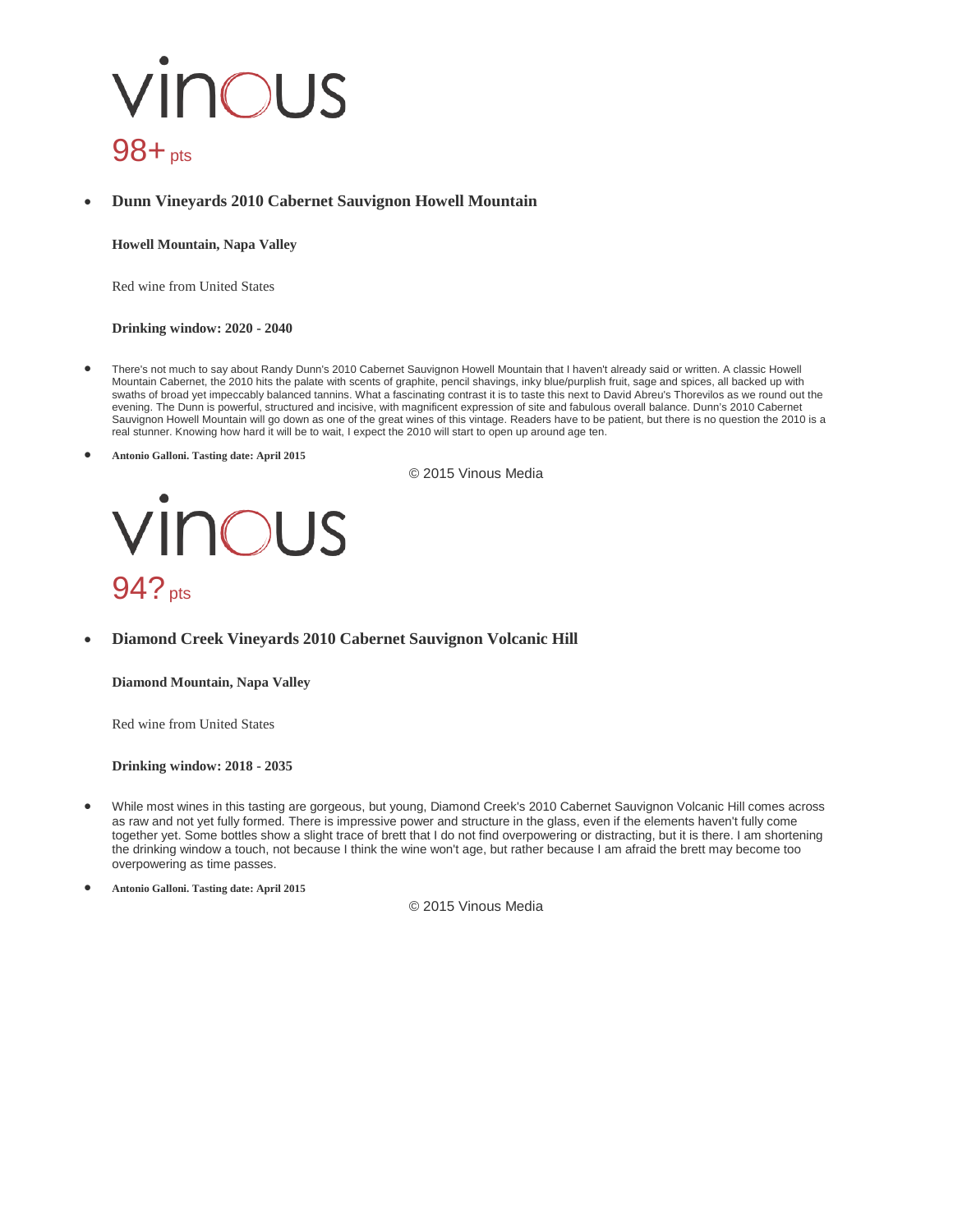### vinous  $97 + pts$

#### • **Philip Togni Vineyard 2010 Cabernet Sauvignon**

**Spring Mountain, Napa Valley**

Red wine from United States

**Drinking window: 2020 - 2035**

- After going through a period of post-bottling dormancy, Philip Togni's 2010 Cabernet Sauvignon has really begun to show well from bottle over the last six months or so. Of course, the 2010 is far too young to deliver maximum pleasure, but it is nevertheless superb tonight. Beams of acidity and tannin give energy to the dark fruit and its accompanying floral/savory/mineral overtones. The 2010 is a classic Philip Togni wine that will thrill readers who appreciate classically built Cabernets. Recent bottles from the early 1990s and 2000s show just how much these wines transform when given the proper time to develop in bottle. At their best, Togni's wines bring together an Old World sensibility with Napa Valley richness, a pretty appealing combination, in my book.
- **Antonio Galloni. Tasting date: April 2015**

© 2015 Vinous Media



• **BOND 2010 St. Eden (Magnum)**

**Oakville, Napa Valley**

Red wine from United States

**Drinking window: 2018 - 2030**

• One of the few disappointments of the night, the 2010 BOND St. Eden does not live up to my very high expectations. Perhaps the wine is going through a closed phase, but I don't see the vibrancy and energy that are so typical of the vintage and that this wine showed when it was young. These are the mysteries of wine. Frankly, this is a perplexing showing.

• **Antonio Galloni. Tasting date: April 2015**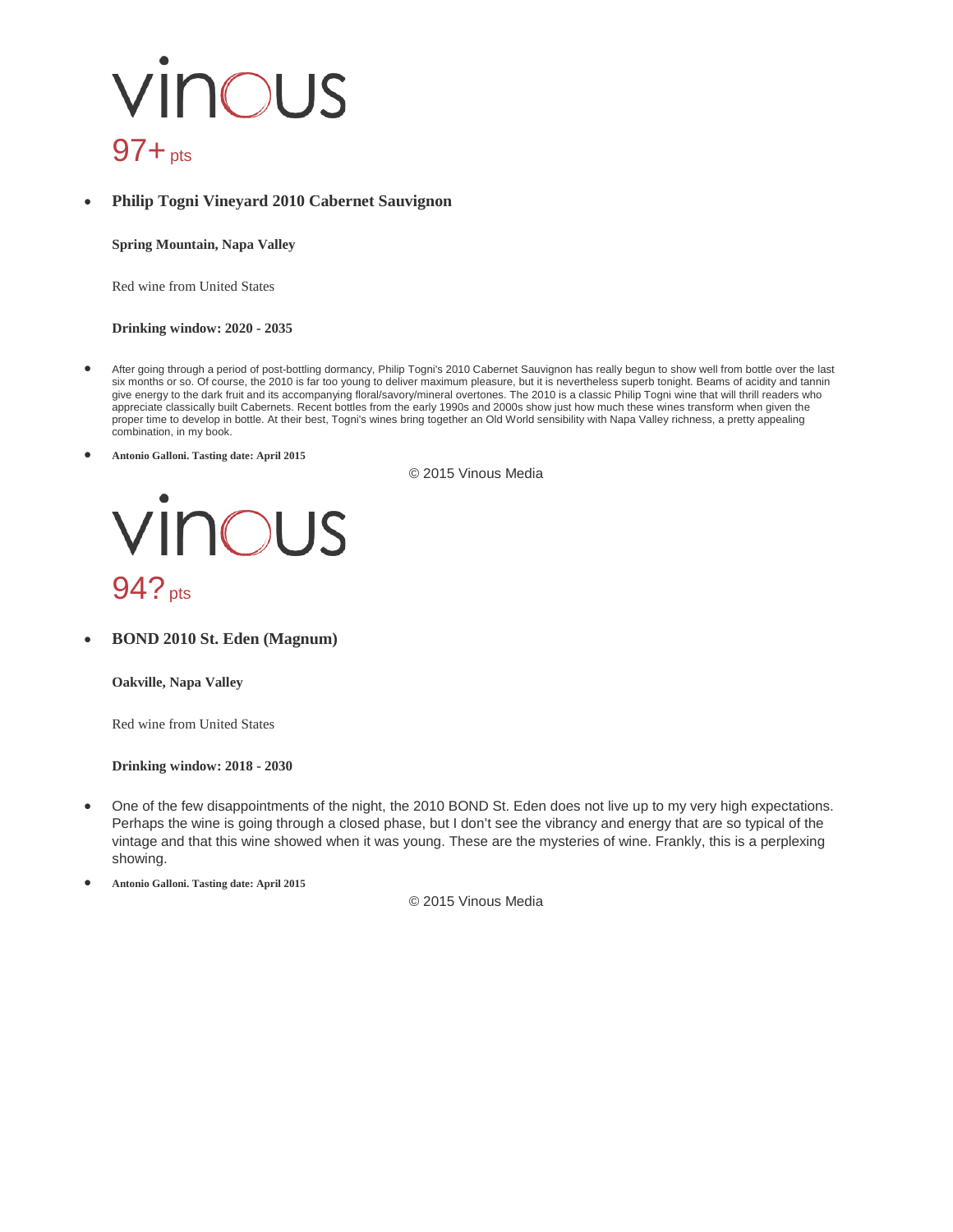### vinous 98+pts

• **Dalla Valle 2010 Maya**

**Oakville, Napa Valley**

Red wine from United States

#### **Drinking window: 2020 - 2035**

- Naoko Dalla Valle's 2010 Maya is every bit as breathtaking as it has always been. An exotic mélange of raspberry jam, espresso, mocha and rose petal scents opens up in the glass. Alluring, powerful and totally captivating, the 2010 hits all the right notes. One of the more complete wines in this tasting, the Maya is brilliant as soon as the bottles are opened and then just keeps getting better and better as the hours go by. The 2010 vintage is full of highlights, but then there is a summit of excellence where a few wines are perched. Maya is one of them. In a word: magnificent!
- **Antonio Galloni. Tasting date: April 2015**

© 2015 Vinous Media



• **Colgin 2010 Red Wine IX Estate**

**Pritchard Hill, Napa Valley**

Red wine from United States

#### **Drinking window: 2018 - 2028**

- Colgin's 2010 IX Estate opens with sweet, exotic aromatics before more savory elements start to emerge from the glass. A superb example of a wine that manages to be both flashy and true to its site, the 2010 has it all. Over time, the 2010 just gets better and better. The IX Estate is one of the wines that benefits most from double-decanting. Watching that transformation unfold is fascinating, to say the least.
- **Antonio Galloni. Tasting date: April 2015**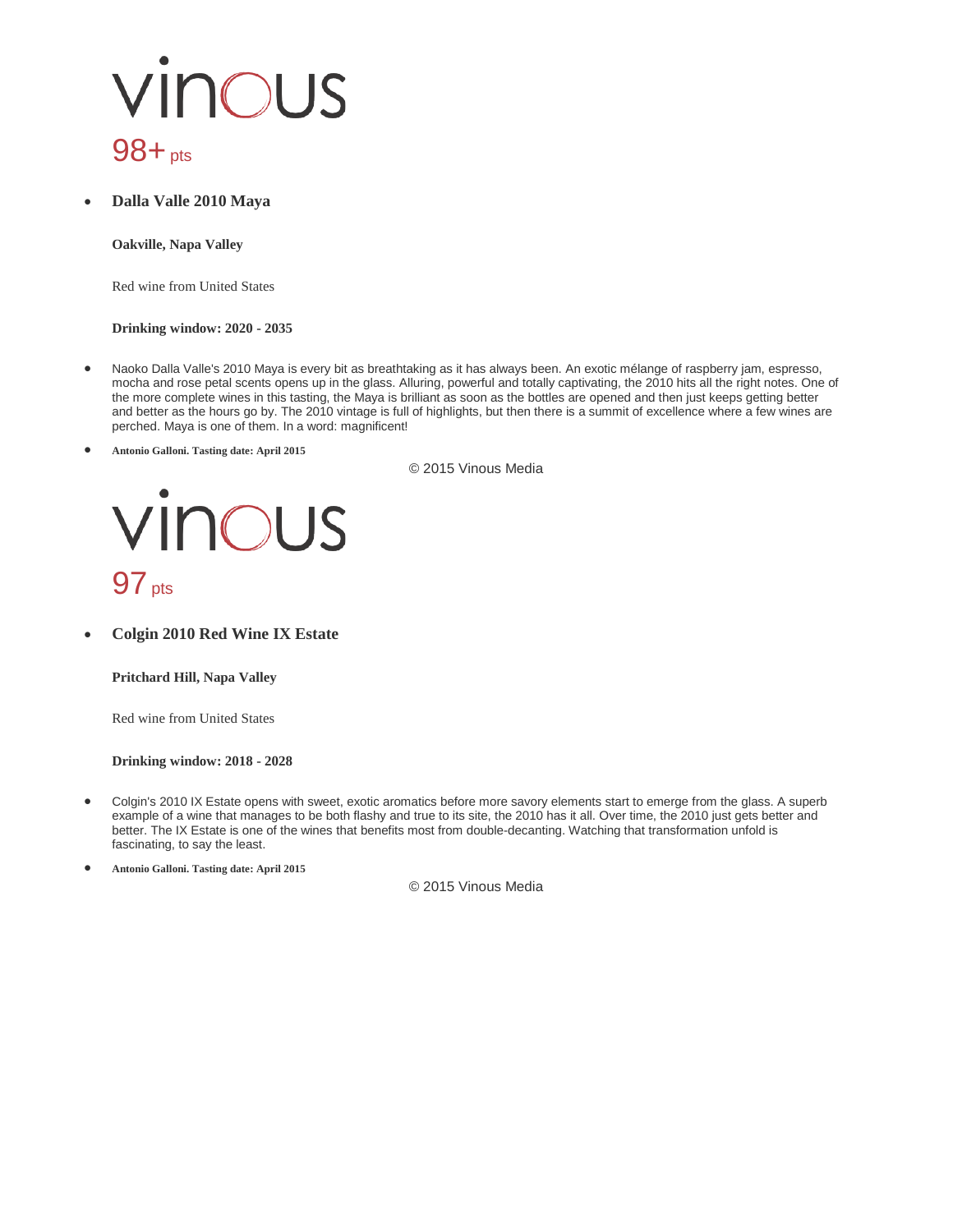### vinous 96+<sub>pts</sub>

#### • **Larkmead 2010 Cabernet Sauvignon Solari**

**Napa Valley, Napa Valley**

Red wine from United States

#### **Drinking window: 2018 - 2040**

- Black fruit, smoke, lavender, graphite, tobacco and incense are some of the many notes that appear in Larkmead's 2010 Cabernet Sauvignon Solari. A massive, hulking wine, the 2010 comes across as imposing, with huge tannins and tons of pure density. Here, alongside fifteen other first-class Napa Cabernets, the Solari comes across as a bit rustic in its tannin profile. That may just be the wine's youthful period in which the tannins have yet to fully soften, as the 2010 was a bit more polished from barrel and just after bottling. Time will tell.
- **Antonio Galloni. Tasting date: April 2015**

© 2015 Vinous Media



• **Spottswoode 2010 Cabernet Sauvignon**

**St. Helena, Napa Valley**

Red wine from United States

**Drinking window: 2017 - 2035**

- It's interesting to taste Spottswoode's 2010 Cabernet Sauvignon in this context, as it is one of the wines that shows the richness and power of the vintage most clearly at this stage. Racy and voluptuous in the glass, the 2010 is decidedly extroverted, with huge fruit that dominates over structure, at least today. Raspberry jam, wild flowers, mint, cinnamon and rose petals flesh out on the voluptuous, racy finish. The relatively open-knit, ripe fruit gives the 2010 plenty of up-front appeal, but there is also more than enough depth to support many years of fine drinking. The 2010 might find a bit better balance over time as the baby fat melts away, but in this context, the wine comes across as super-ripe, exotic and bold.
- **Antonio Galloni. Tasting date: April 2015**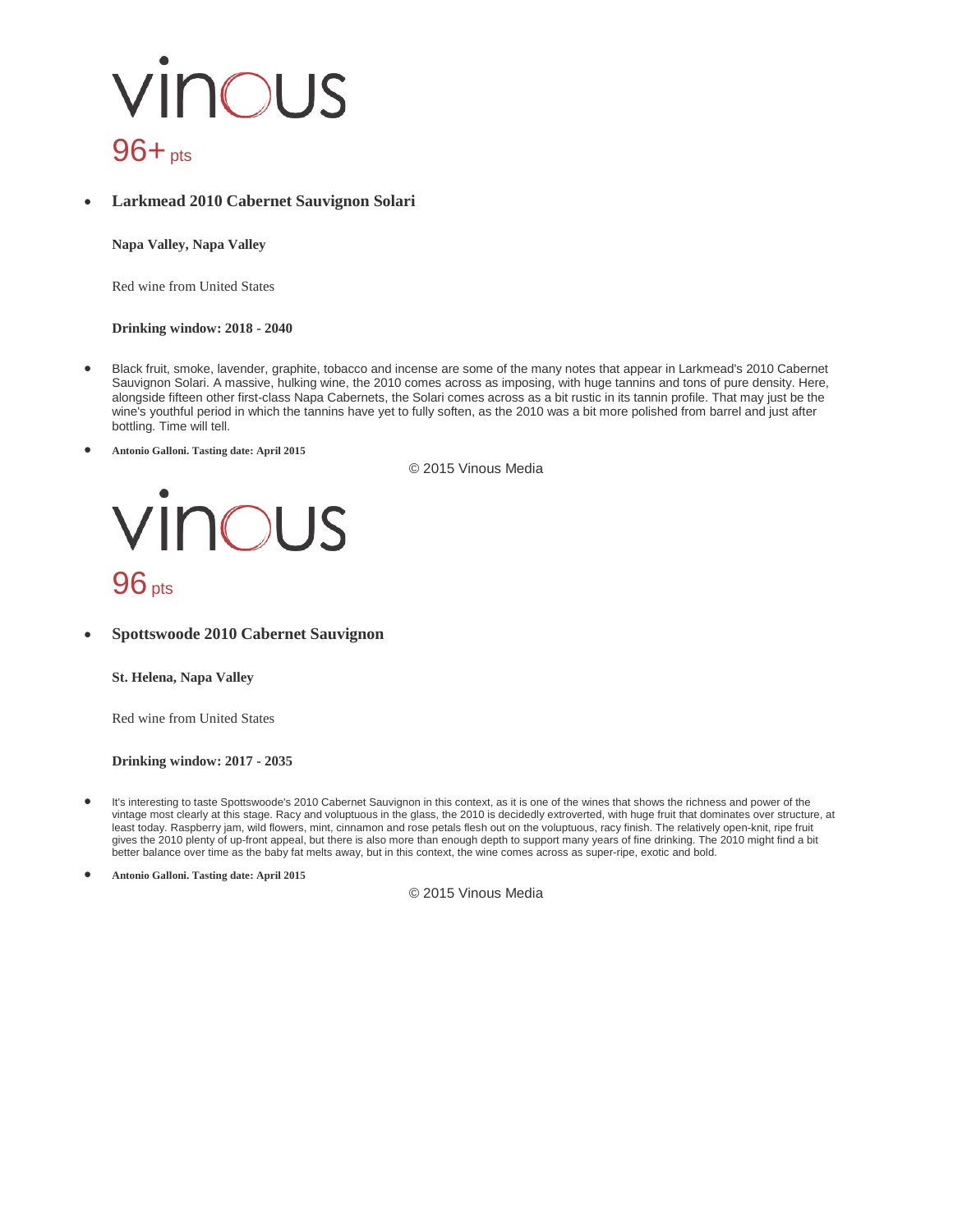### vinous  $97<sub>pts</sub>$

#### • **Corison 2010 Cabernet Sauvignon Kronos Vineyard**

**St. Helena, Napa Valley**

Red wine from United States

**Drinking window: 2018 - 2035**

- Cathy Corison's 2010 Cabernet Sauvignon Kronos Vineyard is one of the most surprising wines in this tasting, as I did not expect it to be so open and expressive. Made from diseased, head-trained vines just behind Corison's barn-like winery, the 2010 Kronos, is deep, savory and wonderfully expressive, with fabulous concentration and tons of depth. With air, some of the signature floral/savory/mineral notes come forward. Violets, lavender, graphite, licorice and blue/purplish fruits abound in a classically structured, pedigreed Cabernet Sauvignon of the highest level. The good news is the 2010 won't take as long to open up as I had initially thought.
- **Antonio Galloni. Tasting date: April 2015**

© 2015 Vinous Media



• **MacDonald 2010 Cabernet Sauvignon**

**Oakville, Napa Valley**

Red wine from United States

**Drinking window: 2018 - 2035**

• I can't help myself. Even though all of the wines in this tasting are well-established benchmarks for excellence, our primary mission with events and tastings is education, so I throw in one mystery wine that is tasted blind. MacDonald's 2010 Cabernet Sauvignon, from the famed to-Kalon vineyard in Oakville, turns out to be one of the wines of the night. Explosive and exuberant to the core, the 2010 hits the palate with waves of blue/purplish fruit, dark spices and French oak. The 2010 is of course far too young to deliver maximum pleasure, but it is simply stunning tonight. Most importantly, in this vintage, the first commercial release, brothers Alex and Graeme MacDonald made a wine that has no problem sitting alongside Napa Valley's long established stars. This is a fabulous showing.

• **Antonio Galloni. Tasting date: April 2015**